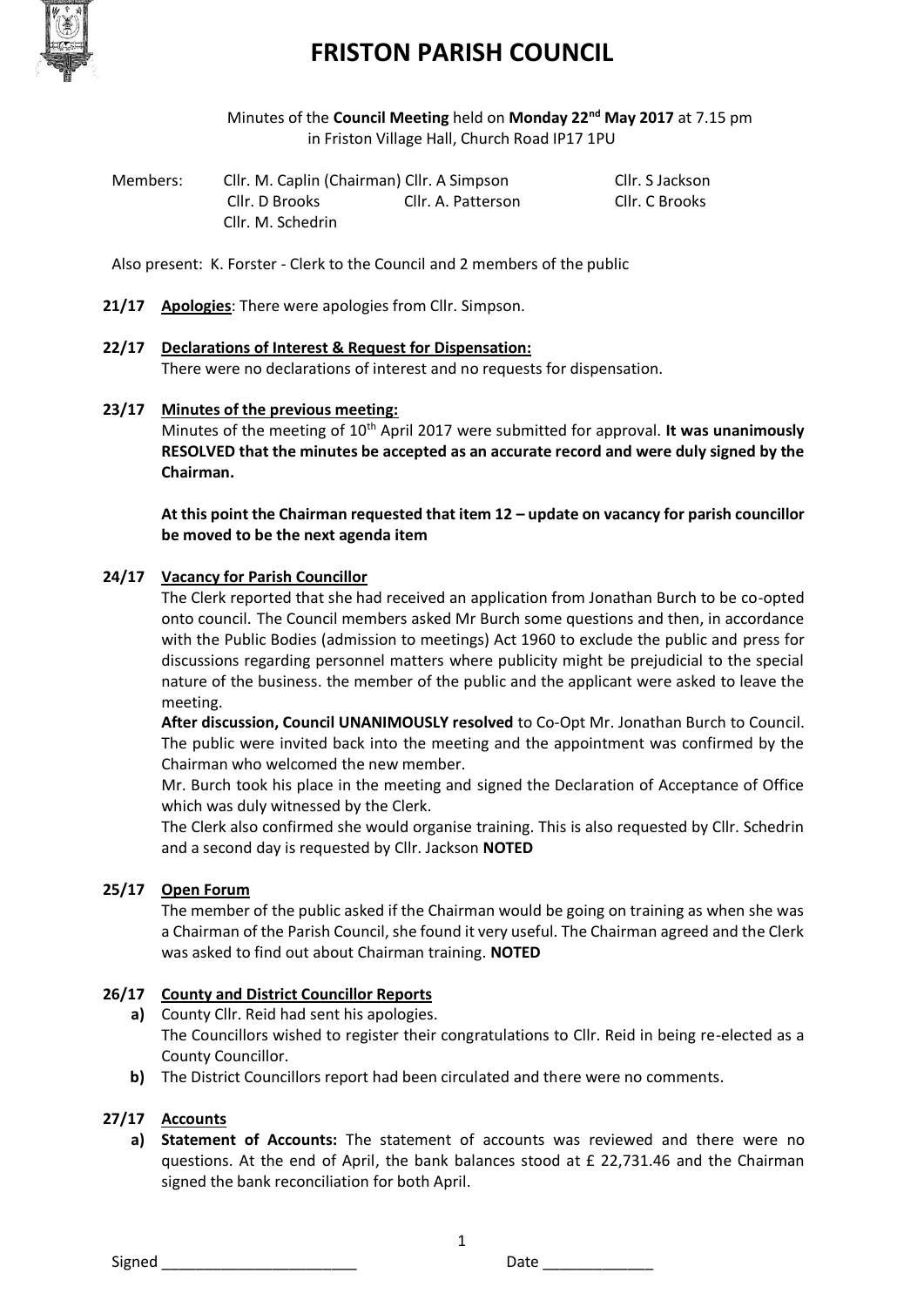

The Clerk stated that the first half of the precept and been received, along with a grant of £50 from SALC for the transparency code and a payment of £2,241.34 from SCDC in respect of CIL.

### **b) NOTED**

- **Approval of Payments:** Cheques totalling £ 261.19 were presented
	- a) £173.53 for SALC annual subscription
	- b) £ 87.66 Clerks expenses.
- **c) It was unanimously RESOLVED that the payments are approved.**

### **Bank accounts**

The Clerk stated that as there was now no interest being paid on the Business Savers account, Barclays Bank would no longer issue a paper bank statement which had caused delays in submitting the accounts for audit. The Clerk was asked to investigate either merging the accounts or looking at a different bank for the future. **NOTED**

### **28/17 Internal & External Audit**

As explained earlier, due to the difficulty in obtaining final statements from Barclays Bank the accounts were delayed in being submitted. They are now with the internal auditor. As a consequence, in order to make the deadline for the submission of accounts to BDO, an extraordinary meeting is required for Council to review the internal audit and sign off the accounts. It was agreed to schedule a meeting for Monday 5th June in the Village Hall at 7.00. **NOTED**

### **29/17 Planning**

**a) DC/16/1863/FUL:** Retrospective application for Garden Office Studio. i**t was unanimously RESOLVED that the Council has no objection to this planning request.**

Cllr. D Brooks noted that the application stated that the "permitted development rights" had been removed. The Clerk was asked to establish why this had been done. **NOTED**

**At this stage the Clerk requested that item 10 – Village Green could be discussed prior to item 9 – CIL payment and Council agreed.**

### **30/17 Village Green**

The lease and associated paperwork for the 7year lease of the Village Green had been received.

The Chairman read out the notice that "sections 24 to 28 of the Landlord and Tenant Act 1954 are not to apply". This is a condition of the lease and is related to the length of time. Again councillors discussed this however agreed, in the main, that there was no choice. The Lease also does not allow the lessee to apply for an ACV.

It was proposed that Council accept the exclusion of the Security of Tenure as read by the Chairman. **This proposal was carried by a majority vote of 6 with 1 abstention.**

It was proposed that Council authorises the Chairman to sign the Lease and to go to the Solicitor to sign and witness the exclusion of the Security of Tenure. **This proposal was carried by a majority of 6 with 1 abstention.**

The Chairman signed the lease and a member of the public witnessed the signature.

It was noted that any costs incurred for these legal processes will be funded from the earmarked reserves.

### **31/17 Queens birthday grant and CIL finance**

### **a) Benches**

The two new benches have been completed. These will be sited on the northerly path towards Knodishall and the other on the Village Green opposite the Jubilee Bus stop.

The plaques need to be organised and will carry the words

"In commemoration of the 90<sup>th</sup> Birthday of Queen Elizabeth II on 21<sup>st</sup> April 2016"

The benches need to be measured to establish the options for the size of the plaque.

This is all to be financed by the £200 grant from the District Councillors.

2

Signed \_\_\_\_\_\_\_\_\_\_\_\_\_\_\_\_\_\_\_\_\_\_\_ Date \_\_\_\_\_\_\_\_\_\_\_\_\_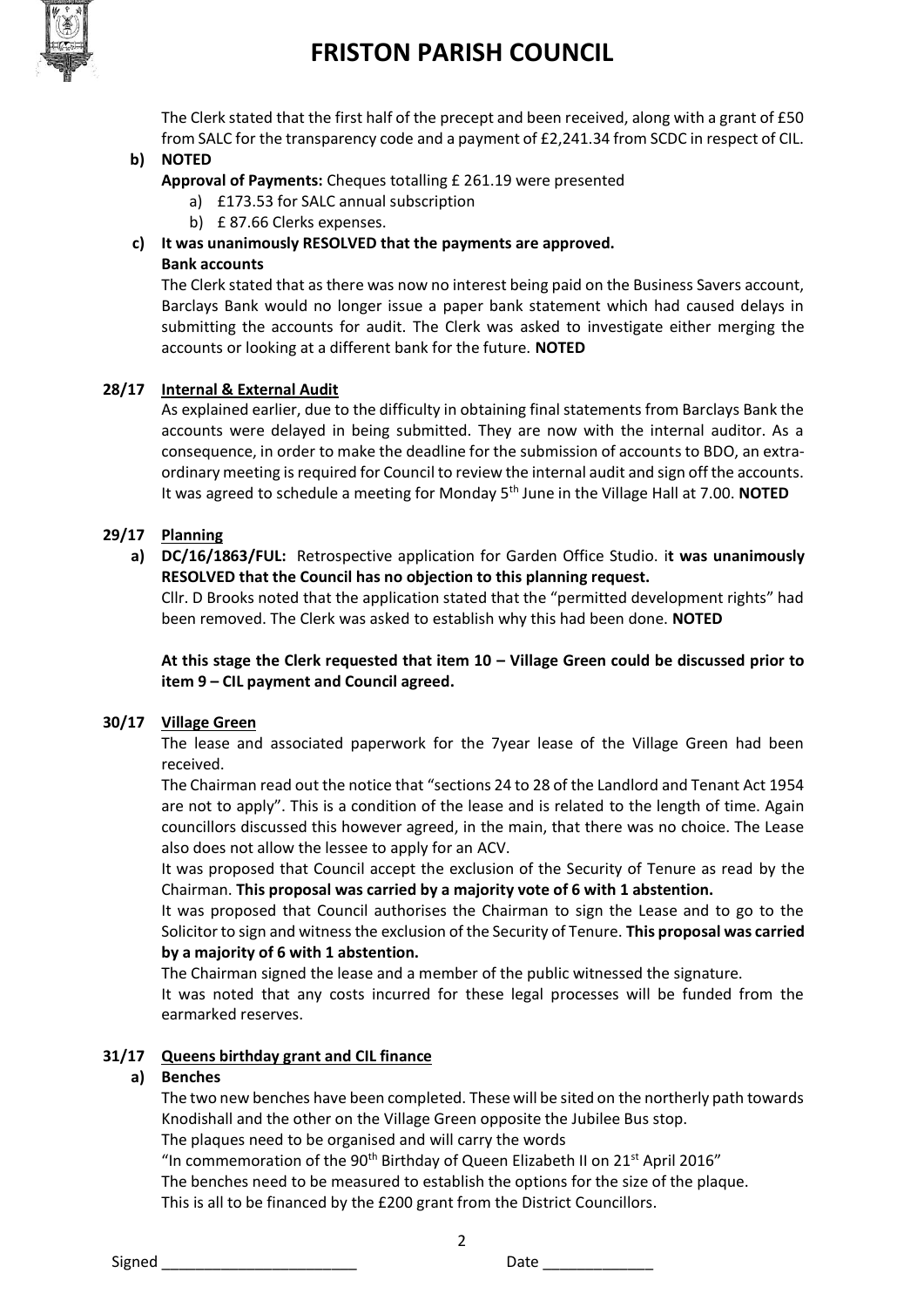

### **b) CIL Payment.**

As well as the £586.58 received last year, there has been a further payment of £ 2,241.34. In addition there is also £ 8,729.92 available in the S106 play pot and a share of the sport pot which is a further £ 9,960.28.

As this is such a large amount, Cllr. Jackson suggested that a working party or similar is formed to consider the best use of the money. Items that were suggested included:

- a) Defibrillator
- b) Replacement of play equipment
- c) Replacement of sport equipment
- d) Petanque court
- e) Improvement to the footpath through the church car park.
- It was agreed to defer discussion to the next meeting.

The Clerk was also asked to contact District Councillor Haworth-Culf to find out if there had been a decision regarding the Telephone box. **NOTED**

### **32/17 Village Hall**

The Solicitor has contacted the Land registry who have confirmed that they are still working on the registration of the building.

Cllrs Patterson and C Brooks reported back from their last meeting where they stated that there had been some upset regarding the decisions on the donations for the Village Hall and also the new Donations policy.

The Clerk was asked to write to the Village Hall Committee chairman to clarify the purpose and use of the Donations policy. She was also asked to invite them to come to the next full council meeting to discuss the issues. **NOTED**

Council also agreed that once the transfer of ownership had been completed it might be necessary to review the agreement and setup of the Village Hall committee and therefore the Clerk should contact the solicitor and SALC to seek advice. **NOTED**

### **33/17 Highways, Paths & Transport**

**a) Speeding in the Village**: Following the request by Council at the previous meeting, the Clerk had contacted the Police Commissioner regarding the problems with excessive speed in the village. The Police conducted a survey and review and determined that there was a problem. They have now stated that Friston would become an enforcement area and therefore speed checks will be made on a random basis.

The Clerk also chased up the Highways department re the request to reduce the speed limit on the A1094. Highways were planning to survey the problem and to date there has been no response.

**b) Footpaths:** a letter regarding the condition of the footpath from the rear of Grove Rd over the field to meet with the bridleway to Knodishall had been received. This had already been identified and reported by Cllrs. D Brooks and Jackson. The finger post has also been moved. As this is part of Sandlings way, Cllr Brooks is continuing to work with SCC to ensure this is reinstated.

Another letter regarding the overgrown hedges and falling fence. The Clerk was asked to write to the owner and ask that the hedge is cut back. **NOTED**

- **c) Pot Holes** continue to be filled by SCC.
- **d) Chases Lane** will be closed between 24<sup>th</sup> and 26<sup>th</sup> May to complete the works to the drain and verge. Notices have been posted on the notice boards.
- **e) Verge Cutting:** Council noted that the verge has been cut on the corner of Mill Road and A1094. It is thought this was done by Blackheath Estates and the Clerk was asked to write a letter of thanks. **NOTED**
- **f) Open Gardens:** There will be some open gardens on 2/7/17 in aid of St. Elizabeth's Hospice.
- **g) VAS upgrade:** Cllr. D Brooks asked whether to proceed with the upgrade to the VAS system which would produce more data and statistics although these cannot be used for convictions.

3

Signed \_\_\_\_\_\_\_\_\_\_\_\_\_\_\_\_\_\_\_\_\_\_\_ Date \_\_\_\_\_\_\_\_\_\_\_\_\_